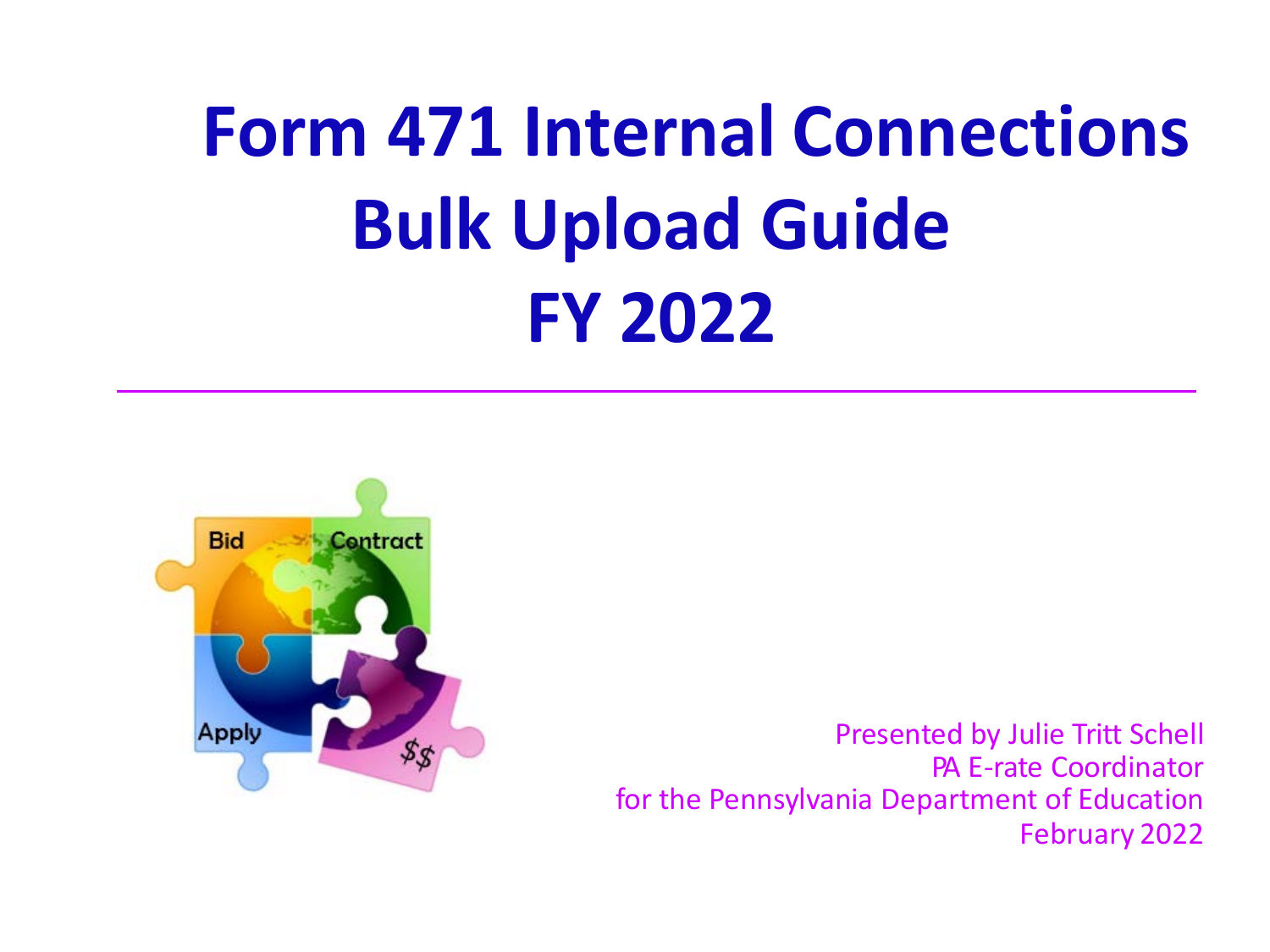### What is the Internal Connections FRN Line Item Bulk Upload Feature?

- When creating FRNs with multiple FRN Line Items
- USAC created "Offline Templates" to make easily create multiple FRN Line Items
- Templates are available for all service types, but Internal Connections is the most commonly used
- Advantages?
	- Allows you to doublecheck your calculations
	- Copy/paste from another spreadsheet
	- Savestime
- Challenges?
	- Template contains macros
	- Must be sure to "validate" for errors prior to uploading
- Still must create the FRN online and link to Contract Record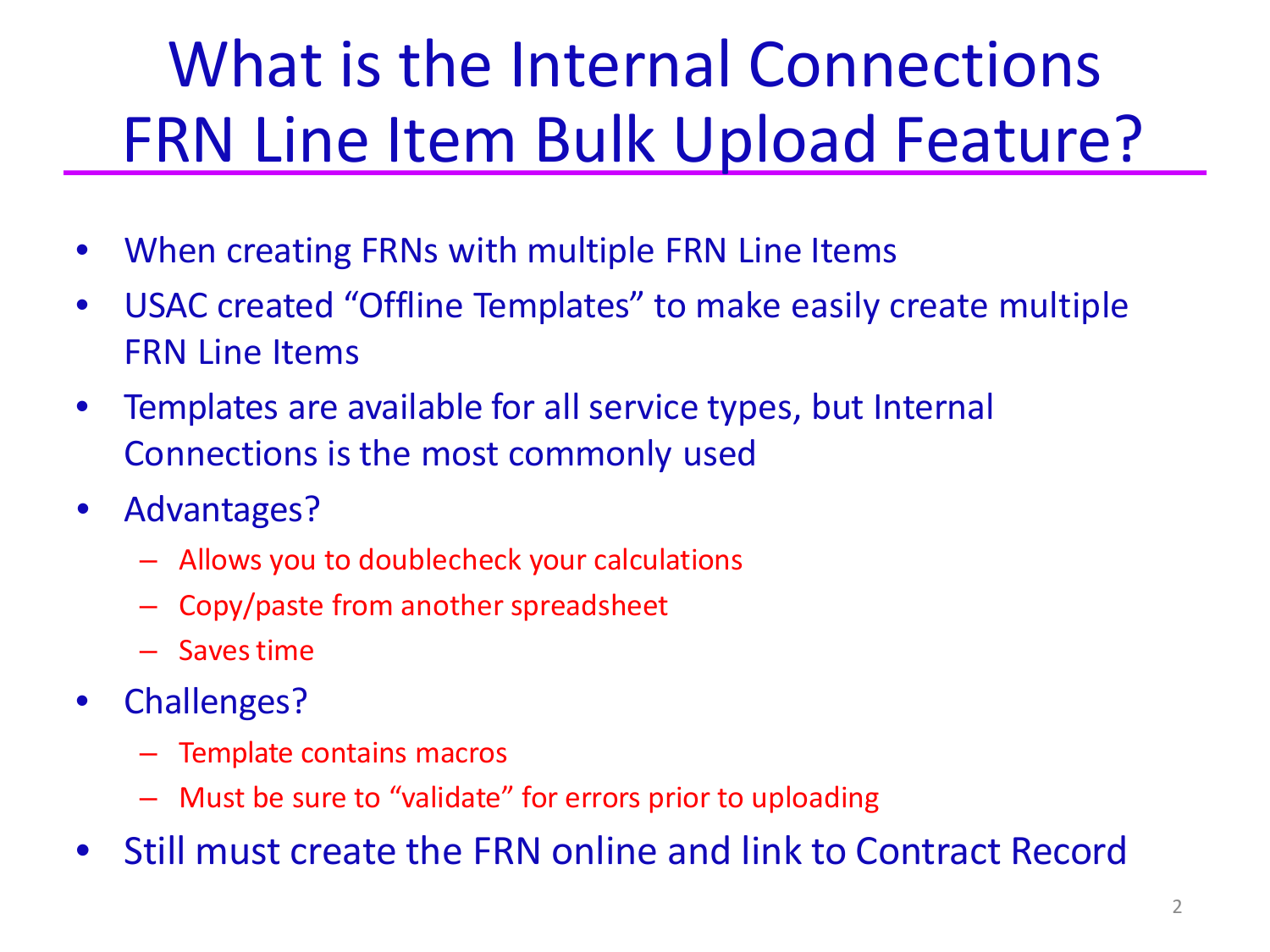### What's Different from the FY 2021 Template?

- No changes since FY 2021
	- Correct version = V21.0
	- Available at: https://www.usac.org/e-rate/applicantprocess/applying-for- [discounts/fcc-form-471-filing/#bulk-upload](https://www.usac.org/e-rate/applicant-process/applying-for-discounts/fcc-form-471-filing/#bulk-upload-templates)templates
- If not identifying Recipients of Service, and applying as a single organization (BEN), then ONLY complete Tab 1 and then "Validate" on Tab 2. If no Errors, save and upload to Form 471
	- Super simple!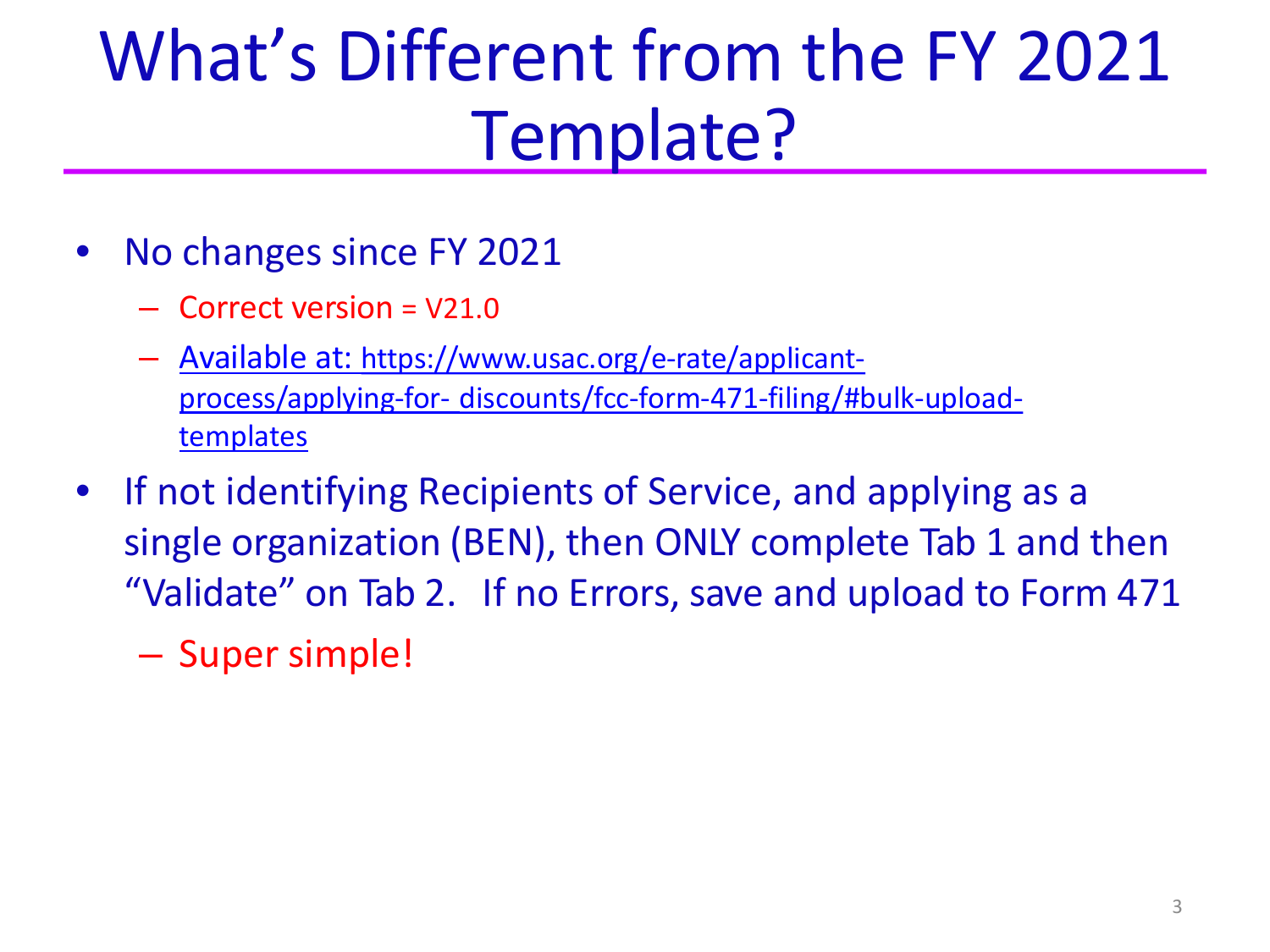### What Data is Requested in Template?

- All FRN Line Item Data
	- Category
		- Wireless Data Distribution, Data Protection, Cabling, etc.
	- Manufacturer
	- Model #
	- Unit price
		- Eligible and Ineligible
	- Quantity
	- Note: Recipients of Service Tab is entirely optional!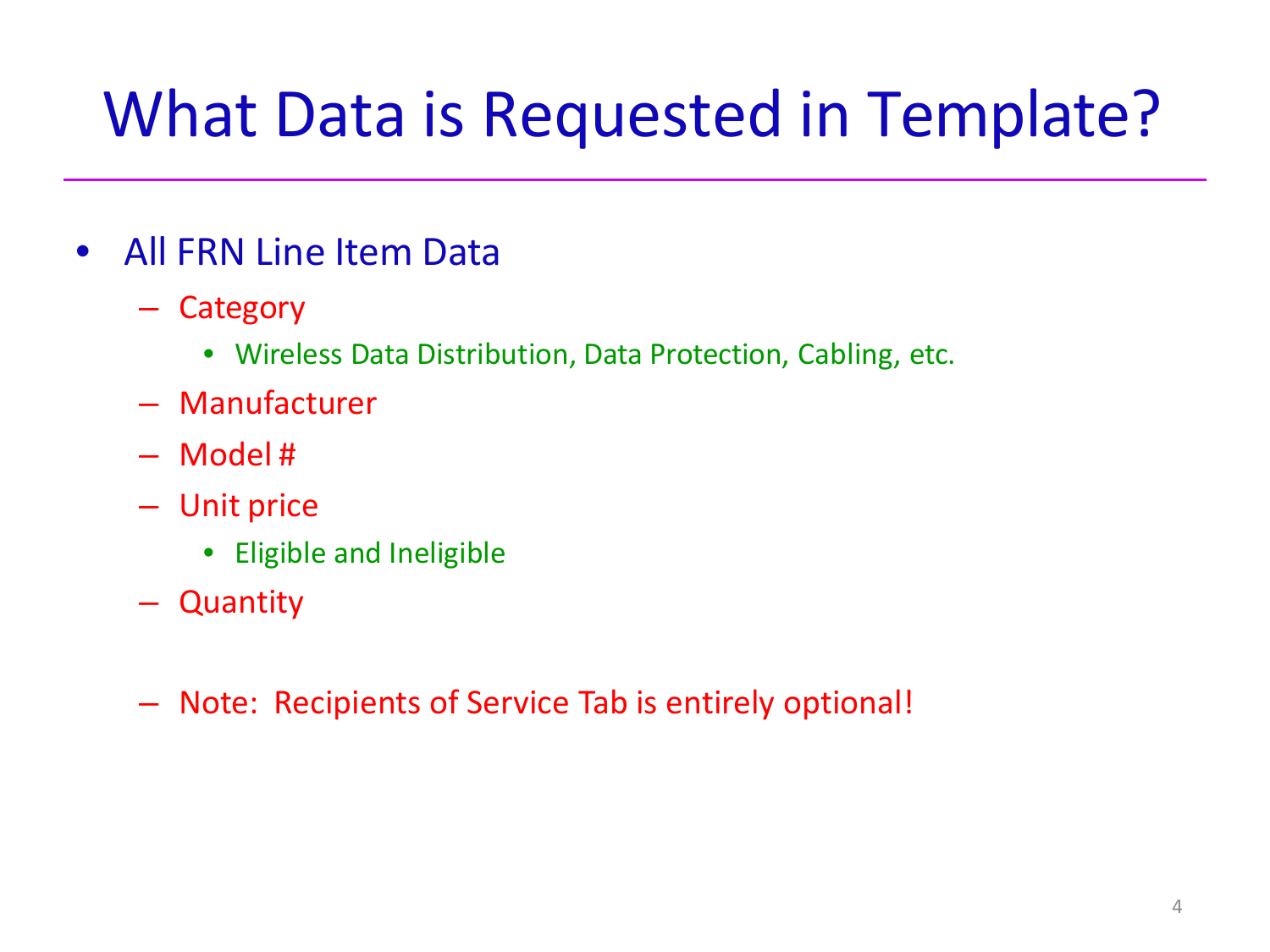### General Process for Using IC Bulk Upload

### • Create the Template

- Then 'Validate' for errors, then Save if no errors
- Create the Form 471 and FRN
- At FRN Line Item screen, click "Bulk Upload"
	- Upload the Template, click Submit

ADD NEW FRN LINE ITEM

**REMOVE FRN LINE ITEM** 

**BULK UPLOAD** 

- System will return you to your Actions Page (on the 471)
- Cannot do any work on this 471 while system is reviewing the data
- EPC will create a Task within 1 minute with the Bulk Upload Results
	- Click on Results and it will tell you if your Upload was successful
- Review all FRN Line Item data to ensure it is accurate
	- Can revise any data
	- Can also delete the FRN Line Item and upload a revised Template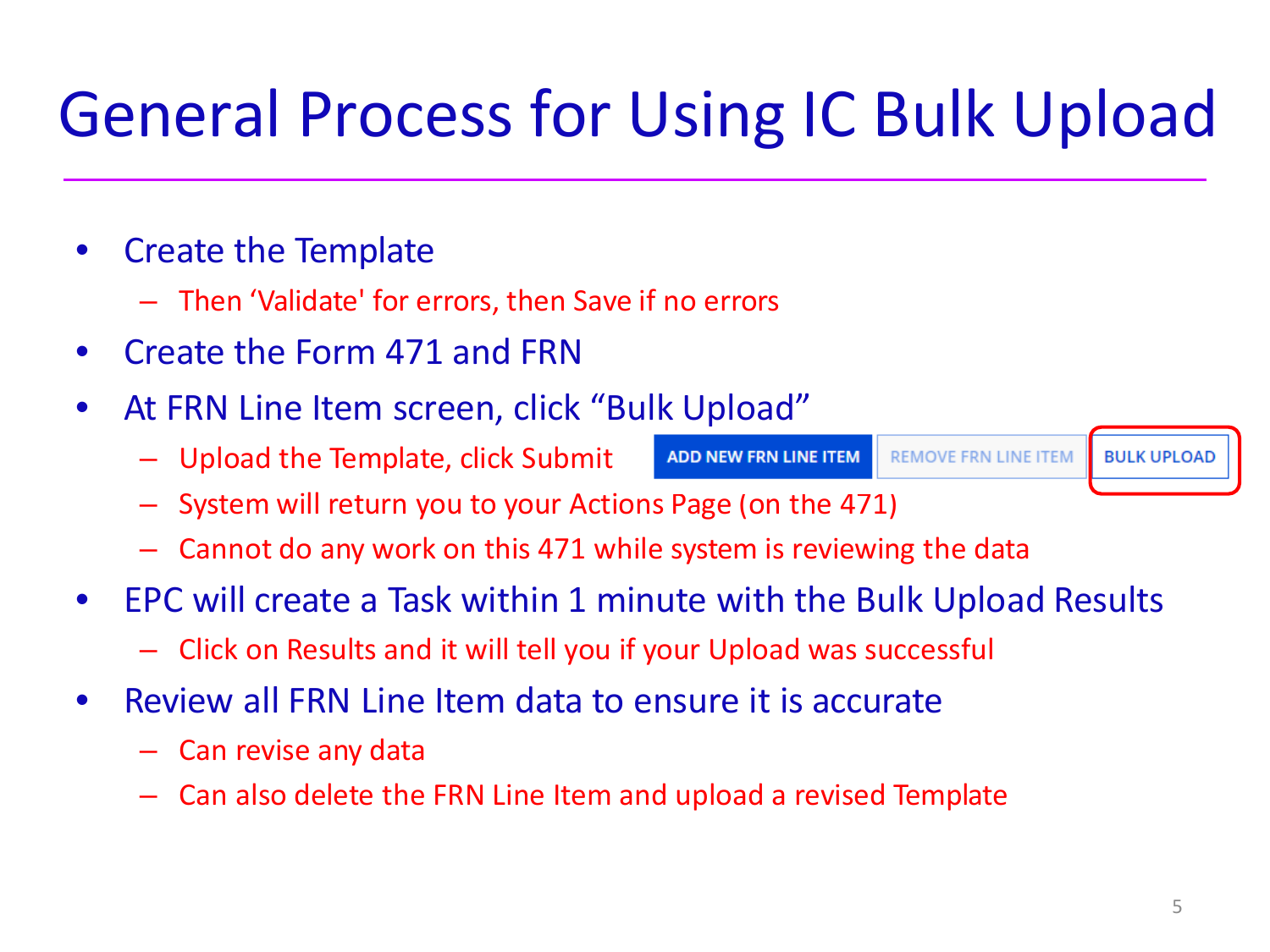

• Internal Connections Template available at:

https://www.usac.org/wp-content/uploads/e[rate/documents/Forms/bulk\\_upload\\_templates/Category-Two-Internal-Connections-](https://www.usac.org/wp-content/uploads/e-rate/documents/Forms/bulk_upload_templates/Category-Two-Internal-Connections-Version-21.0.xlsm)Version-21.0.xlsm

- Template has 4 tabs, but only first tab is required
	- Internal Connections
	- Recipients of Service (R/S)
	- Budgeted Entities
	- List of Errors

| <b>Category 2 Internal Connections</b> | Recipients of Service | <b>Budgeted Entities</b> | List of Errors |  |
|----------------------------------------|-----------------------|--------------------------|----------------|--|
|----------------------------------------|-----------------------|--------------------------|----------------|--|

- Macros require you to select from certain options
- Let's review each section of the Template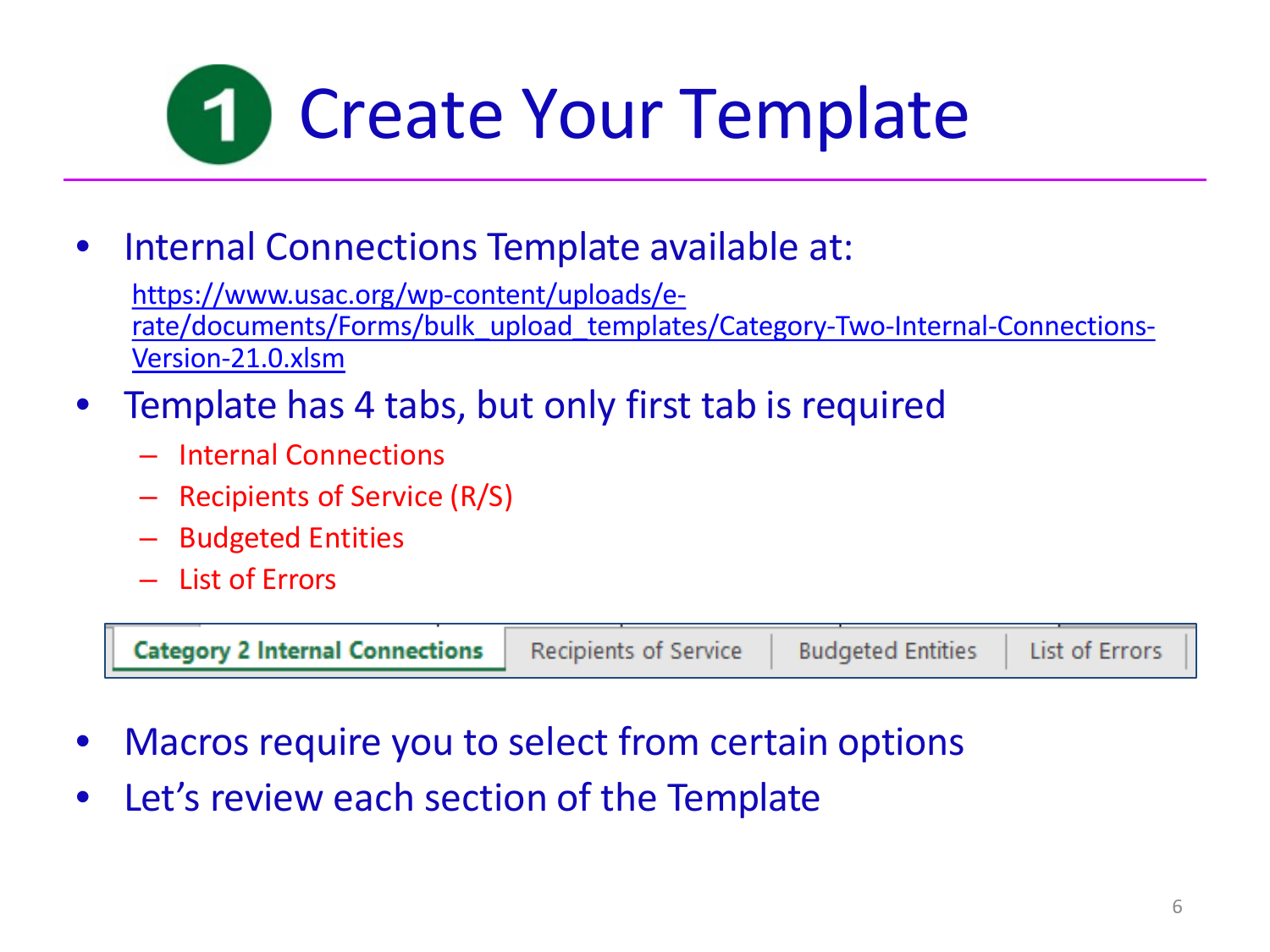### Reference Number Column

- System will populate Reference Numbers one per row
- Note: If you change data in the row later, the Reference Number will change
	- Simply highlight the column, right click, then "Clear Contents" and the numbers will return to normal

| <b>Category Two - Internal Connections - Version 21.0</b> |                   |                                              |                        |                 |                                                   |                 |                                                |
|-----------------------------------------------------------|-------------------|----------------------------------------------|------------------------|-----------------|---------------------------------------------------|-----------------|------------------------------------------------|
| <b>Reference Number Type of Internal</b>                  | <b>Connection</b> | Installation<br>Included in<br><b>Price?</b> | <b>Type of Product</b> | <b>Make</b>     | <b>Enter the Make (If Other) Model</b>            |                 | Lease or Non-<br><b>Purchase</b><br>Agreement? |
| For Reference only Required<br>- Not Imported             |                   | <b>Required</b>                              | <b>Required</b>        | <b>Required</b> | <b>Required if "Other" is</b><br>selected as Make | <b>Required</b> | <b>Required</b>                                |
|                                                           |                   |                                              |                        |                 |                                                   |                 |                                                |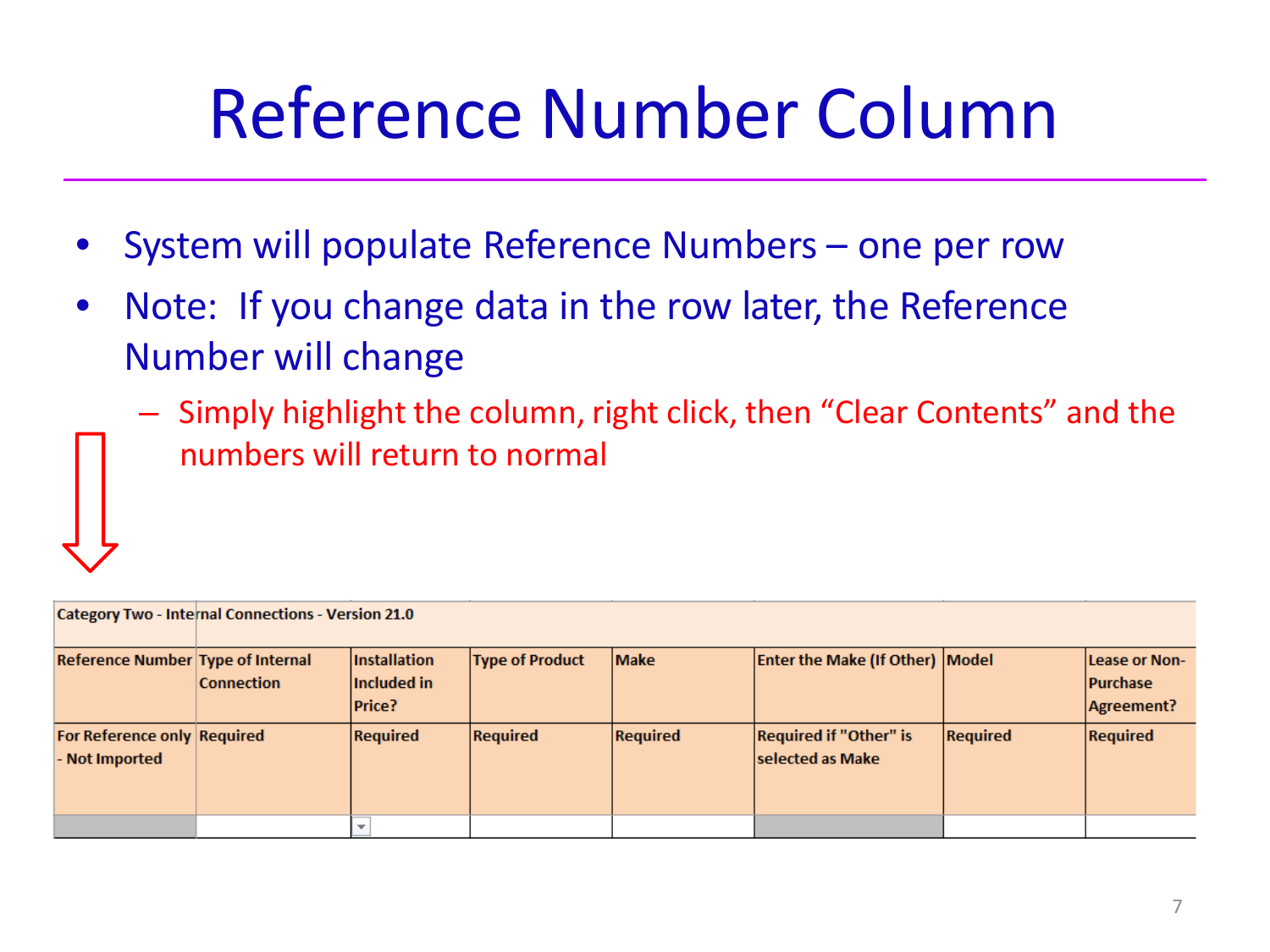### Tab 1, Section 1: Equipment Details

- First 7 columns (peach) require equipment details
	- After creating one row, you can copy rows instead of clicking on each cell
	- Example:

| Reference Number Type of Internal             | <b>Connection</b>    | <b>Installation</b><br>Included in<br><b>Price?</b> | <b>Type of Product</b>                 | <b>Make</b>     | <b>Enter the Make (If Other) Model</b>            |                              | Lease or Non-<br><b>Purchase</b><br>Agreement? |
|-----------------------------------------------|----------------------|-----------------------------------------------------|----------------------------------------|-----------------|---------------------------------------------------|------------------------------|------------------------------------------------|
| For Reference only Required<br>- Not Imported |                      | <b>Required</b>                                     | <b>Required</b>                        | <b>Required</b> | <b>Required if "Other" is</b><br>selected as Make | <b>Required</b>              | <b>Required</b>                                |
|                                               | Wireless Data        |                                                     |                                        |                 |                                                   |                              |                                                |
| 1                                             | Distribution         | No                                                  | <b>Access Point</b>                    | Aruba           |                                                   | Q9H63A                       | No                                             |
| $\overline{2}$                                | License              | No                                                  | License                                | Aruba           |                                                   | JW619AAE                     | No                                             |
|                                               | Wireless Data        |                                                     | Wireless                               |                 |                                                   |                              |                                                |
| 3                                             | Distribution         | No                                                  | Controller                             | Aruba           |                                                   | <b>JW744A</b>                | No                                             |
|                                               |                      |                                                     | Installation,<br>Activation, & Initial |                 |                                                   | Installation of<br>lwireless |                                                |
| 4                                             | <b>Miscellaneous</b> | Yes                                                 | Configuration                          | Other           | Installation                                      | equipment                    | INo.                                           |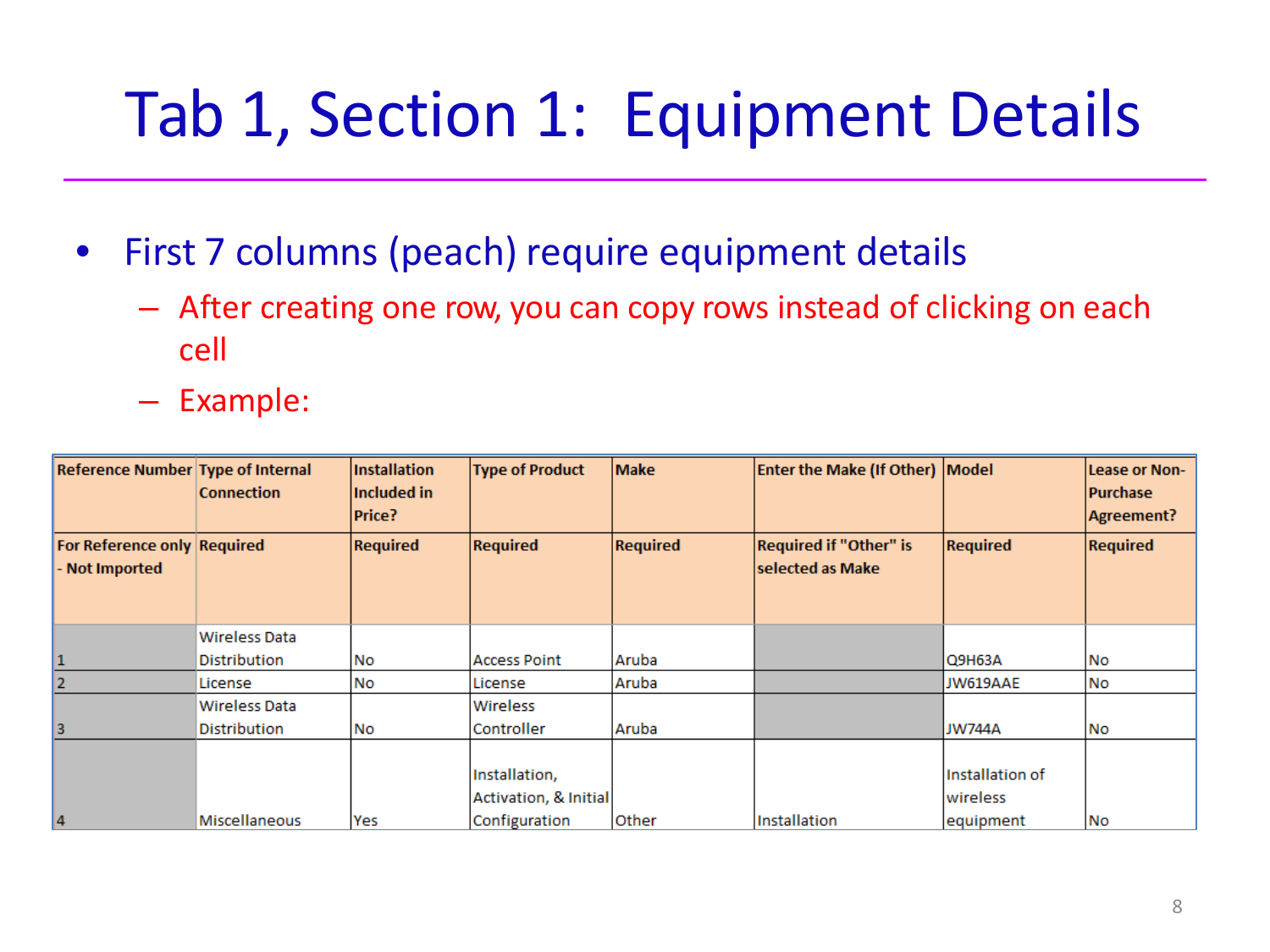## Type of IC & Type of Product

- Choices for Type of Product will change, depending on the Type of Internal connection chosen
- Choices are:

| <b>Type of Internal Connection</b> | <b>Type of Product</b>                            |
|------------------------------------|---------------------------------------------------|
| <b>Required</b>                    | Required                                          |
| Cabling/Connectors                 | Cabling                                           |
| Cabling/Connectors                 | Connectors                                        |
| Caching                            | <b>Caching Equipment</b>                          |
| <b>Data Distribution</b>           | Switch                                            |
| Data Distribution                  | Router                                            |
| <b>Data Protection</b>             | UPS/Battery Backup                                |
| <b>Data Protection</b>             | <b>Firewall Services &amp; Components</b>         |
| Racks                              | Racks & Cabinets                                  |
| Software                           | Operating System Software of Eligible Equipment   |
| <b>Wireless Data Distribution</b>  | <b>Access Point</b>                               |
| <b>Wireless Data Distribution</b>  | Antenna                                           |
| <b>Wireless Data Distribution</b>  | <b>LAN Controller</b>                             |
| <b>Wireless Data Distribution</b>  | <b>Wireless Controller</b>                        |
| Miscellaneous                      | Installation, Activation, & Initial Configuration |
| Miscellaneous                      | <b>Training</b>                                   |
| <b>Miscellaneous</b>               | Fees, Taxes, Etc.                                 |
| License                            | License                                           |
| <b>Tranceiver</b>                  | <b>Tranceiver</b>                                 |
| Module                             | Module                                            |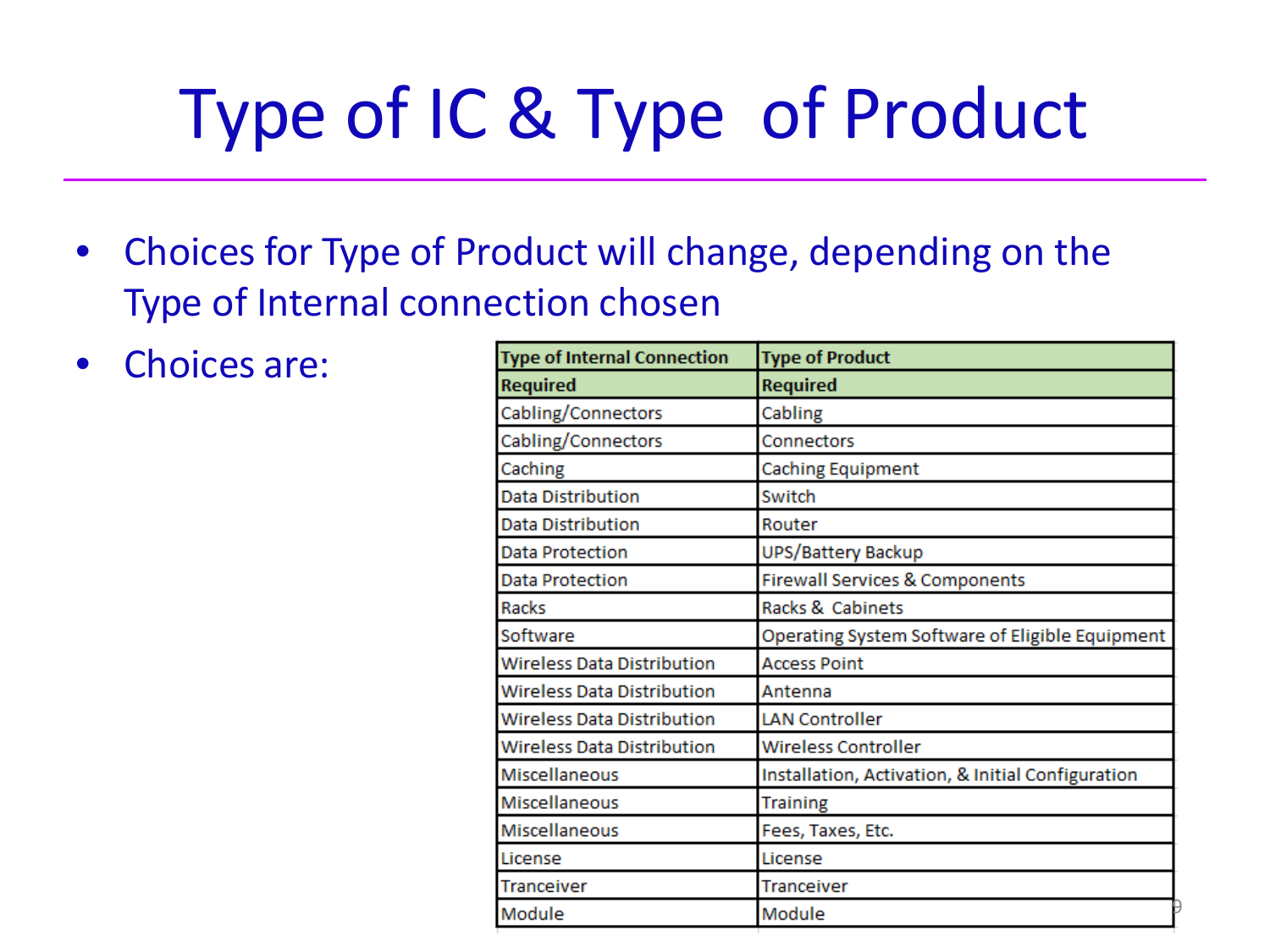### Tab 1, Section 2: Monthly Recurring Costs

- Next five columns (dark blue) must be completed, even for Internal Connections Templates
	- Most answers will be \$0.00
	- Doesn't matter which Unit Type is selected
	- $-$  System requires at least 1 month to be selected
		- This is meaningless data, so it doesn't matter what is listed

| <b>Estimated Total</b><br><b>Estimated</b><br><b>Estimated Total</b>                                                   |
|------------------------------------------------------------------------------------------------------------------------|
| Monthly Eligible<br>Months of<br><b>Eligible Recurring</b><br><b>Recurring Costs</b><br><b>Service</b><br><b>Costs</b> |
| For Reference only Required<br><b>For Reference only</b><br>Not Imported<br>Not Imported                               |
| \$0.00                                                                                                                 |
| \$0.00                                                                                                                 |
| \$0.00                                                                                                                 |
| \$0.00                                                                                                                 |
| \$0.00                                                                                                                 |
| \$0.00                                                                                                                 |
| \$0.00                                                                                                                 |
| \$0.00                                                                                                                 |
| \$0.00                                                                                                                 |
| 10<br>\$0.00                                                                                                           |
| \$0.00                                                                                                                 |
|                                                                                                                        |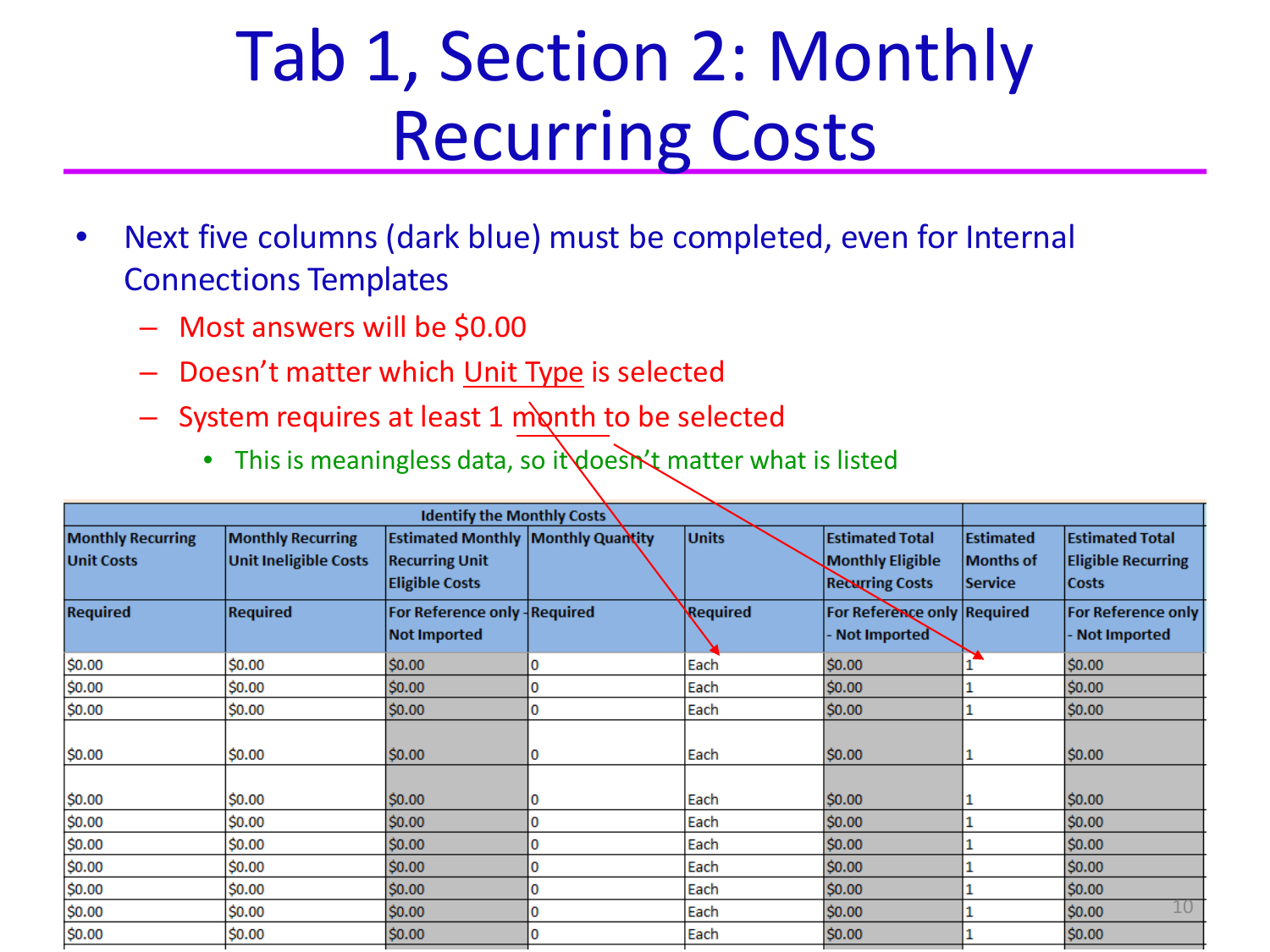### Tab 1, Section 3: One-Time Costs

- Next 3 columns (light blue) will identify the:
	- Total Cost of each component
	- Ineligible Cost of each component
	- Quantity of components

*Hint: If gray columns don't calculate, type the Unit Costs by hand*

|                            | <b>Identify the One-time Costs</b>                      |                                               |                                   |                                             |  |  |  |
|----------------------------|---------------------------------------------------------|-----------------------------------------------|-----------------------------------|---------------------------------------------|--|--|--|
| <b>One-time Unit Costs</b> | One-time Unit Ineligible Estimated One-<br><b>Costs</b> |                                               | One-time Quantity Estimated Total |                                             |  |  |  |
|                            |                                                         | time Unit Eligible<br><b>Costs</b>            |                                   | <b>Eligible One-time</b><br><b>Costs</b>    |  |  |  |
| <b>Required</b>            | <b>Required</b>                                         | For Reference only Required<br>- Not Imported |                                   | <b>For Reference only</b><br>- Not Imported |  |  |  |
| \$411.00                   | \$0.00                                                  | \$411.00                                      | 35                                | \$14,385.00                                 |  |  |  |
| \$83.00                    | \$0.00                                                  | \$83.00                                       | 35                                | \$2,905.00                                  |  |  |  |
| \$6,387.00                 | \$127.74                                                | \$6,259.26                                    | 1                                 | \$6,259.26                                  |  |  |  |
| \$4,200.00                 | \$0.00                                                  | \$4,200.00                                    |                                   | \$4,200.00                                  |  |  |  |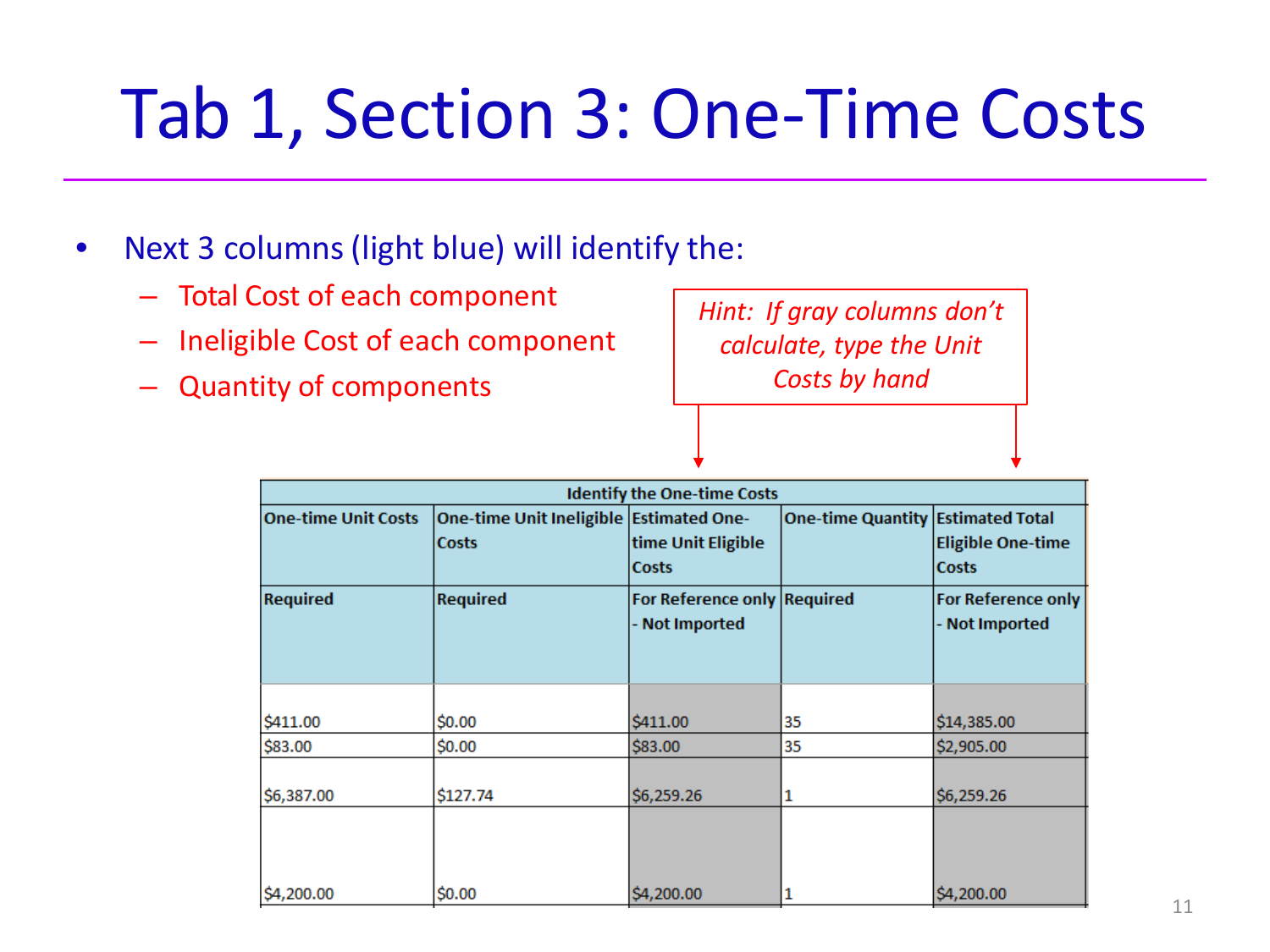### Tab 1, Section 3: Which Condition Applies

- The final column is asking whether you would like to identify Recipients of Service for each FRN Line Item (each row) and the associated costs/building
- This is optional, so I encourage you to simply select option A and skip the remaining tabs

| Do any of these conditions apply?                                                                                                                                                                         |
|-----------------------------------------------------------------------------------------------------------------------------------------------------------------------------------------------------------|
| Required. Options "A" and "B" only applicable if you are an<br>Independent School, Independent Library, Library System, or School<br>District that is not ESA. Options "C" and "D" only applicable if you |
| are a Consortium or ESA School District.                                                                                                                                                                  |
| A. Product/Service is for all entities.                                                                                                                                                                   |
| A. Product/Service is for all entities.                                                                                                                                                                   |
| A. Product/Service is for all entities.                                                                                                                                                                   |
| A. Product/Service is for all entities.                                                                                                                                                                   |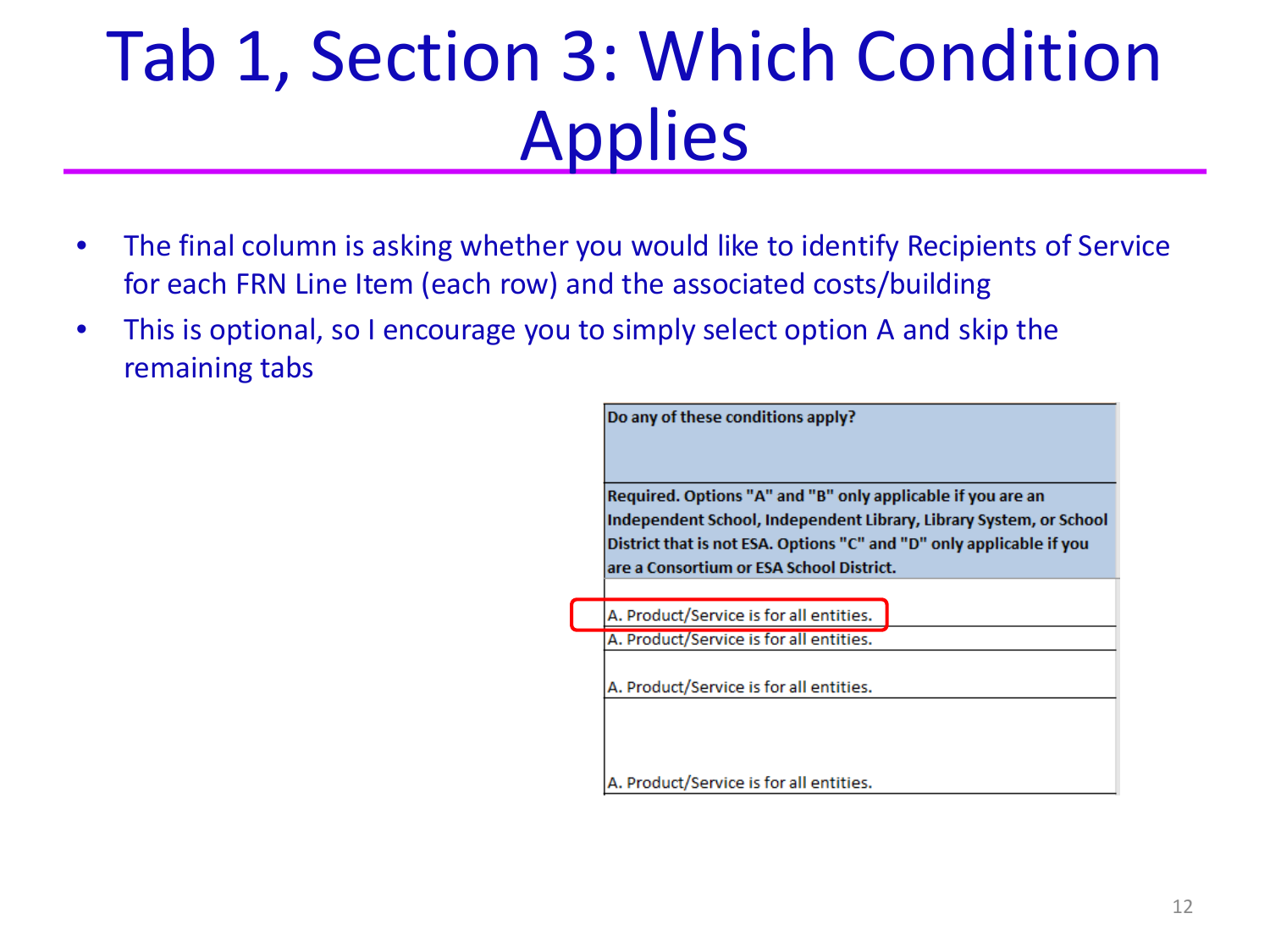## Tab 2: Validating Data (optional)

• After Tab 1 is complete, go to Tab 2 and click the 'Validate' box

**Click to Validate** 

• System will show "Validation is Now Complete" window

| Microsoft Excel                                                                                                                               |    |
|-----------------------------------------------------------------------------------------------------------------------------------------------|----|
| The validation is now complete. Please check the List of Errors tab to review the<br>list of errors that were encountered in the spreadsheet. |    |
|                                                                                                                                               | OK |

• Then click on 4<sup>rd</sup> Tab: "List of Errors" to see if your data has been perfectly validated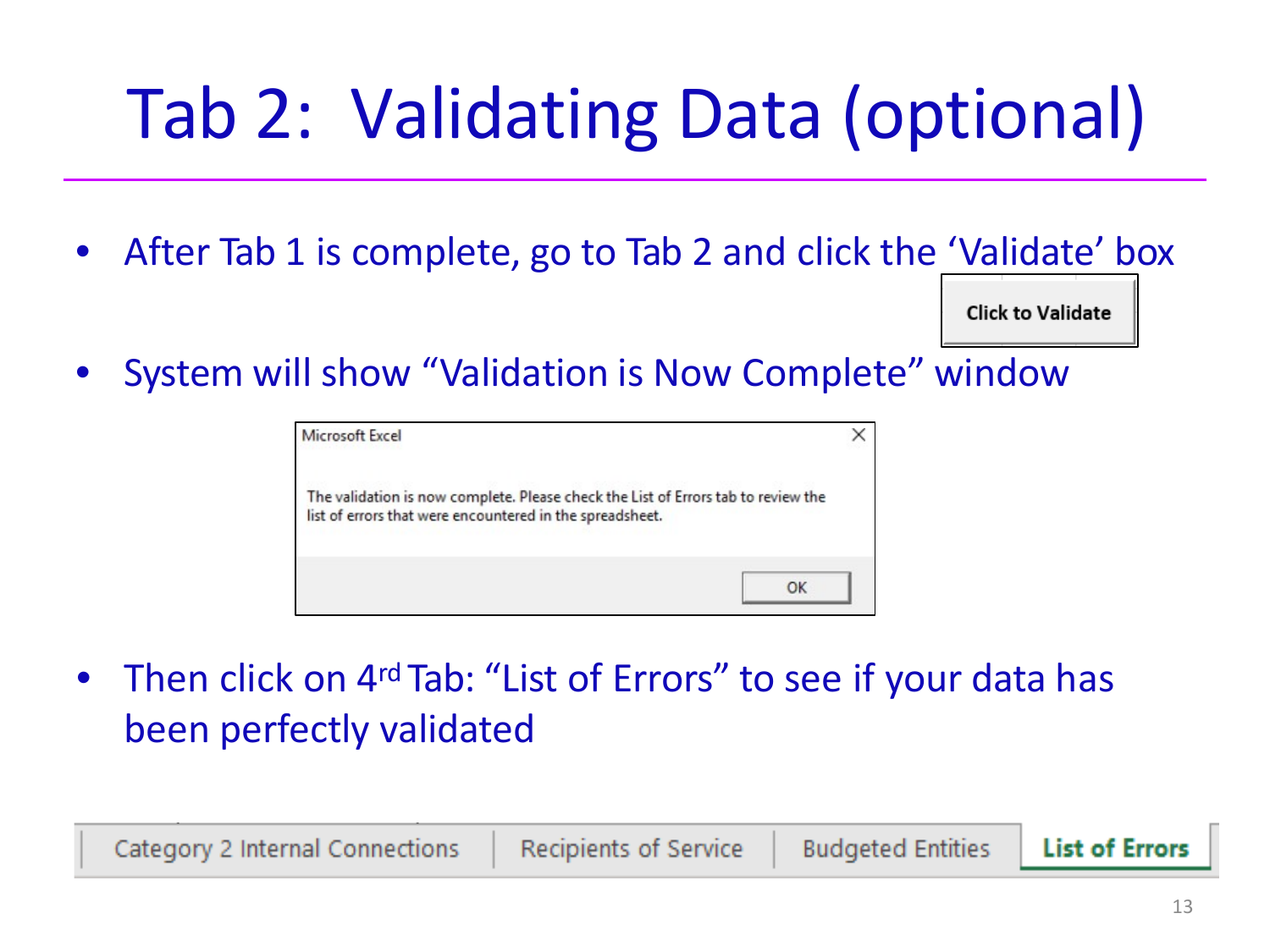## Tab 3: Finding Errors (optional)

If your 3<sup>rd</sup> Tab looks like this, your data is perfect! Quickly save it to a folder you'll remember!

| <b>Tab</b> | Column and Row | Error |
|------------|----------------|-------|
|            |                |       |
|            |                |       |
|            |                |       |
|            |                |       |

If your 3<sup>rd</sup> Tab looks like this, review the Error Comments, correct the data, and Validate again **Click to Validate** 

| <b>Tab</b>           | <b>Column and Row</b> | <b>IError</b>                                                                                          |
|----------------------|-----------------------|--------------------------------------------------------------------------------------------------------|
|                      |                       |                                                                                                        |
| <b>Recipients of</b> |                       | [Reference Number: 2] For this FRN line item, you will not need to allocate costs per BEN because      |
| Service              |                       | the system will automatically split the cost equally between the recipients listed for this line item. |
|                      |                       |                                                                                                        |
| <b>Recipients of</b> |                       | [Reference Number: 2] For this FRN line item, you will not need to allocate costs per BEN because      |
| Service              | D8                    | the system will automatically split the cost equally between the recipients listed for this line item. |
|                      |                       |                                                                                                        |
| <b>Recipients of</b> |                       | [Reference Number: 2] For this FRN line item, you will not need to allocate costs per BEN because      |
| Service              | D9                    | the system will automatically split the cost equally between the recipients listed for this line item. |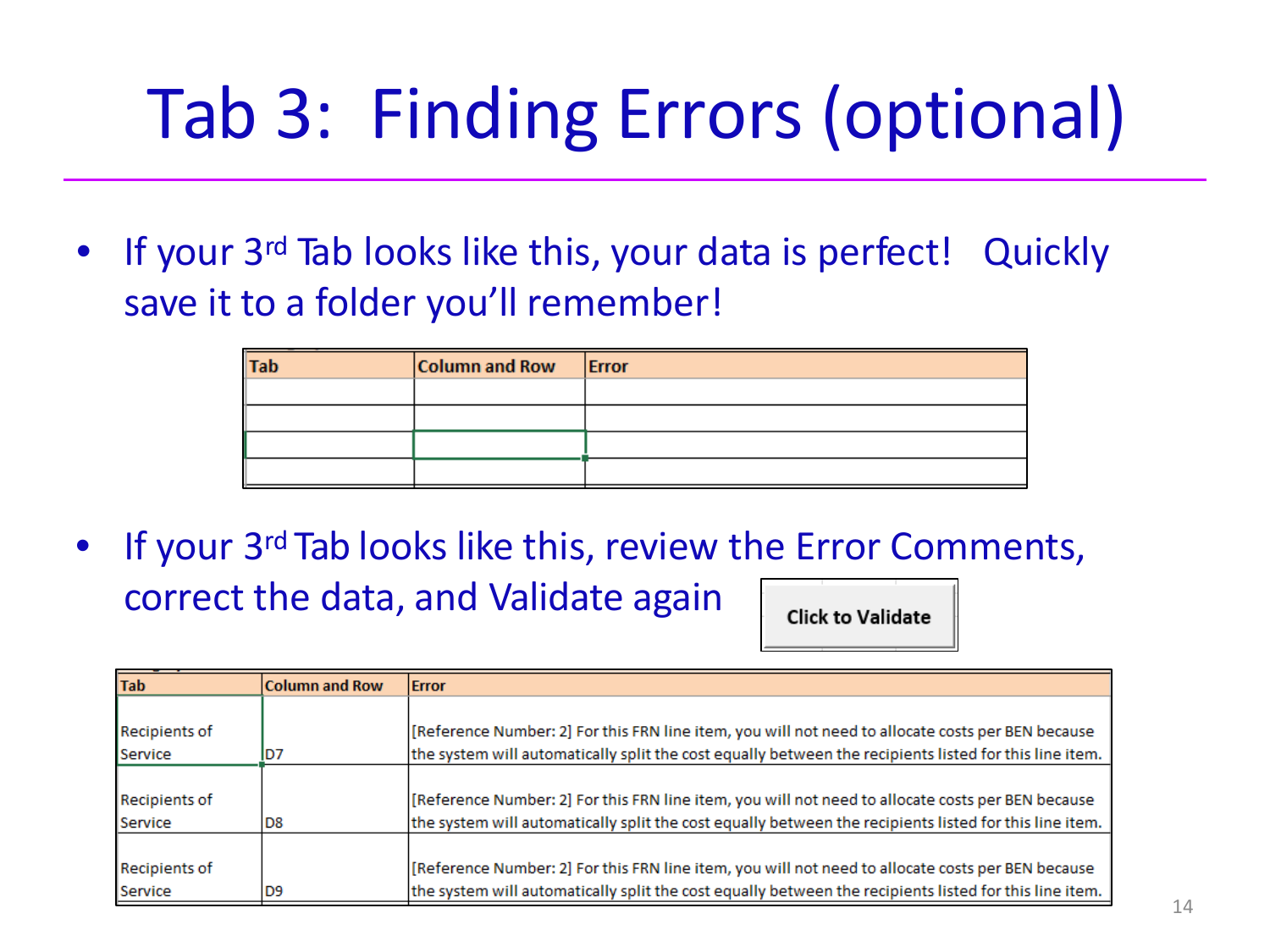### After Template is Validated

- Now it's time to create your FRN in the Form 471 and Bulk Upload your Template
- Remember, before you can upload your Template, you must create the FRN on the Form 471 and link to your Contract Record

|                                                                                                                                             | <b>Basic Information</b>                                                                                         |                                                                                          | <b>Entity Information</b>       | <b>Funding Requests</b> |                        |  |
|---------------------------------------------------------------------------------------------------------------------------------------------|------------------------------------------------------------------------------------------------------------------|------------------------------------------------------------------------------------------|---------------------------------|-------------------------|------------------------|--|
| This page displays all of the funding requests for this application. From here you can create a new FRN, or edit or delete an existing one. |                                                                                                                  |                                                                                          |                                 |                         |                        |  |
|                                                                                                                                             | <b>Funding Requests</b>                                                                                          |                                                                                          |                                 |                         |                        |  |
|                                                                                                                                             |                                                                                                                  | To create or update specific FRN Line Item(s), please click on the FRN number hyperlink. |                                 |                         |                        |  |
|                                                                                                                                             | <b>FRN</b>                                                                                                       | Nickname                                                                                 | <b>Number of FRN Line Items</b> |                         | <b>FRN</b> Calculation |  |
|                                                                                                                                             | You haven't created any Funding Requests (FRNs) yet. Click the "Add FRN" button to start creating your first FRN |                                                                                          |                                 |                         |                        |  |
|                                                                                                                                             |                                                                                                                  |                                                                                          |                                 | <b>Add FRN</b>          |                        |  |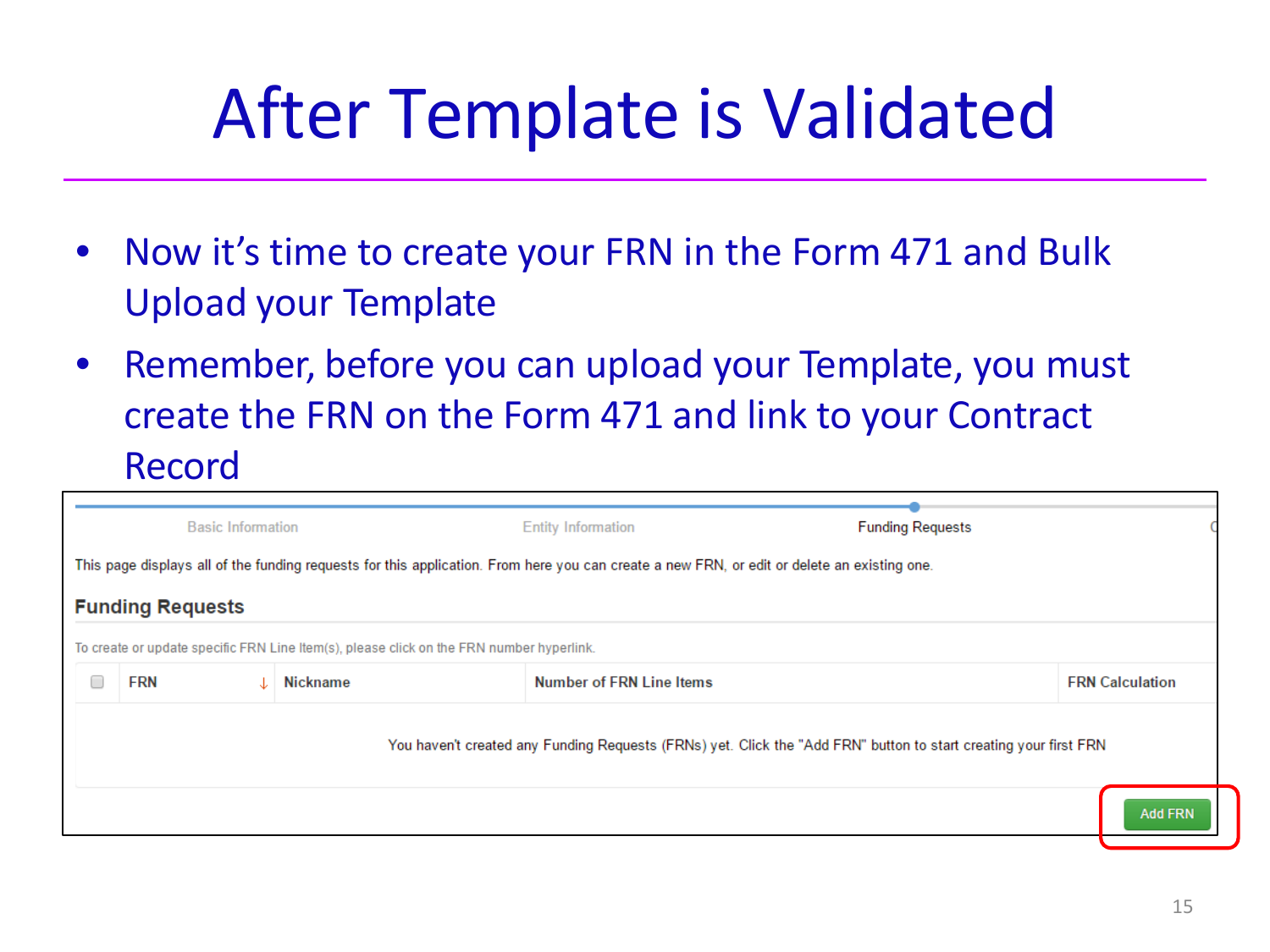## Creating the Funding Request

| <b>Funding Request Key Information</b>                                                                                                                                              |                                                                                                                                               |  |  |
|-------------------------------------------------------------------------------------------------------------------------------------------------------------------------------------|-----------------------------------------------------------------------------------------------------------------------------------------------|--|--|
| Please enter a Funding Request Nickname here @*                                                                                                                                     | <b>FRN Contract</b>                                                                                                                           |  |  |
| Wireless - Aruba                                                                                                                                                                    | How are the services for this FRN being purchased?<br>Contract information is stored in your Profile; you can add a new Contract at any time. |  |  |
| Is this Funding Request a continuation of an FRN from a previous funding year?                                                                                                      |                                                                                                                                               |  |  |
| NO√<br><b>YES</b>                                                                                                                                                                   | Contract√<br>Tariff<br>Month-to-Month                                                                                                         |  |  |
| <b>Service Type</b>                                                                                                                                                                 |                                                                                                                                               |  |  |
| What is the service type of the product and services that<br>Please delete all line items for this Funding Request if you<br>you are requesting?<br>wish to modify the Service Type |                                                                                                                                               |  |  |
| <b>Internal Connections</b>                                                                                                                                                         |                                                                                                                                               |  |  |

| <b>Associate a Contract</b> |                                            |                |                    |                        |                                     |               |  |                                            |  |                      | Θ              |
|-----------------------------|--------------------------------------------|----------------|--------------------|------------------------|-------------------------------------|---------------|--|--------------------------------------------|--|----------------------|----------------|
|                             | <b>Search by Creating Organization BEN</b> |                |                    |                        | Search by Nickname (All or Partial) |               |  |                                            |  |                      |                |
| 126265                      |                                            |                |                    |                        |                                     |               |  |                                            |  |                      |                |
|                             | <b>Search by Contract ID</b>               |                |                    |                        | Search by Contract No.              |               |  |                                            |  |                      |                |
|                             |                                            |                |                    |                        |                                     |               |  |                                            |  |                      |                |
|                             |                                            |                |                    |                        |                                     |               |  |                                            |  | <b>Clear Filters</b> | Search         |
|                             |                                            | Contract<br>ID | Contract<br>Number | Nickname               |                                     | Award<br>Date |  | <b>Creating Organization</b><br><b>BEN</b> |  |                      |                |
|                             |                                            | 6982           |                    | 2021 - Cabling - Gator |                                     | 1/15/2021     |  | 108                                        |  |                      |                |
|                             | $\checkmark$                               | 6978           |                    | 2021 - Aruba - CDWG    |                                     | 1/2/2021      |  | 108                                        |  |                      | 1 <sub>6</sub> |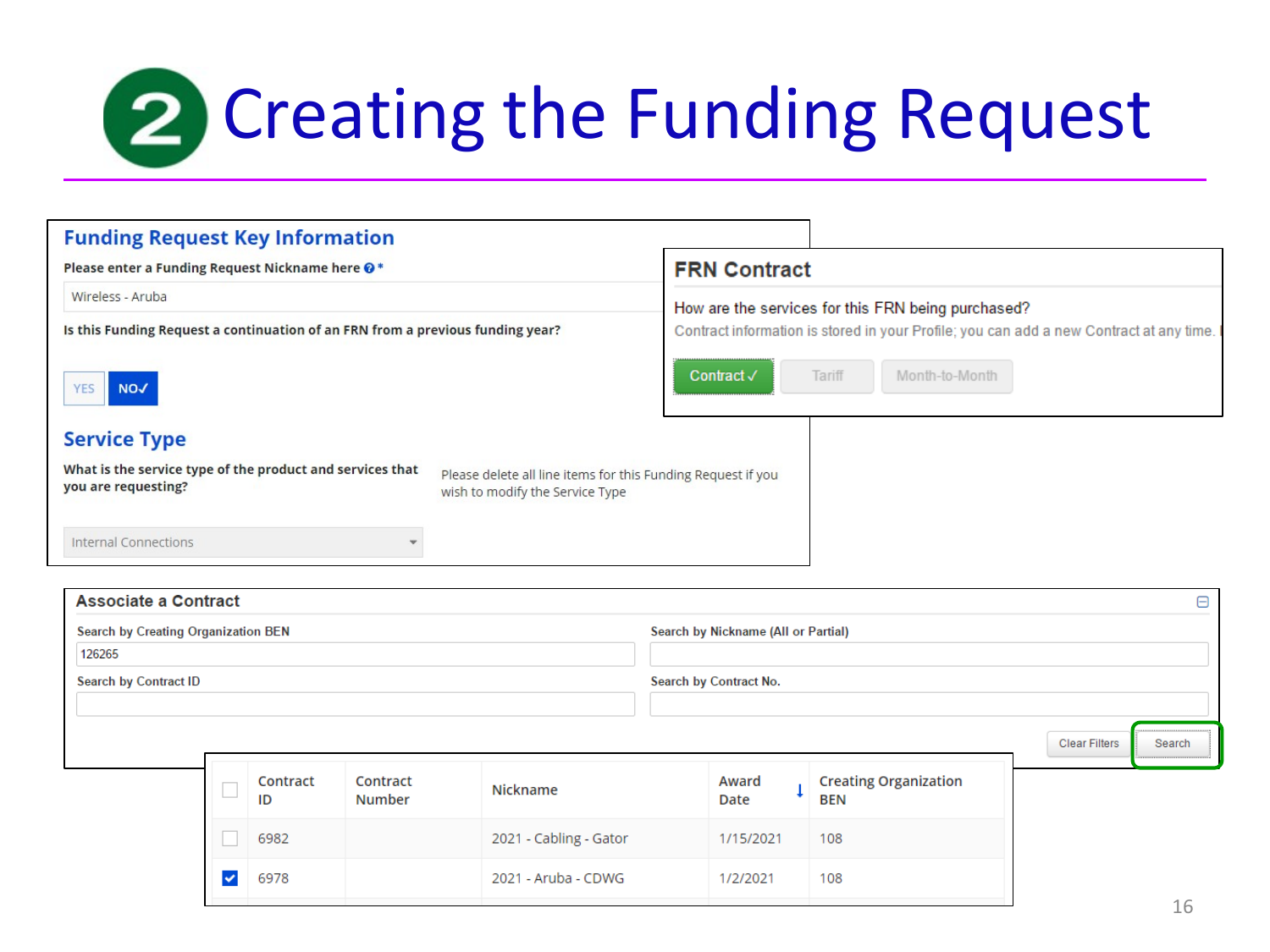### Entering Service Start and Contract Expiration Dates

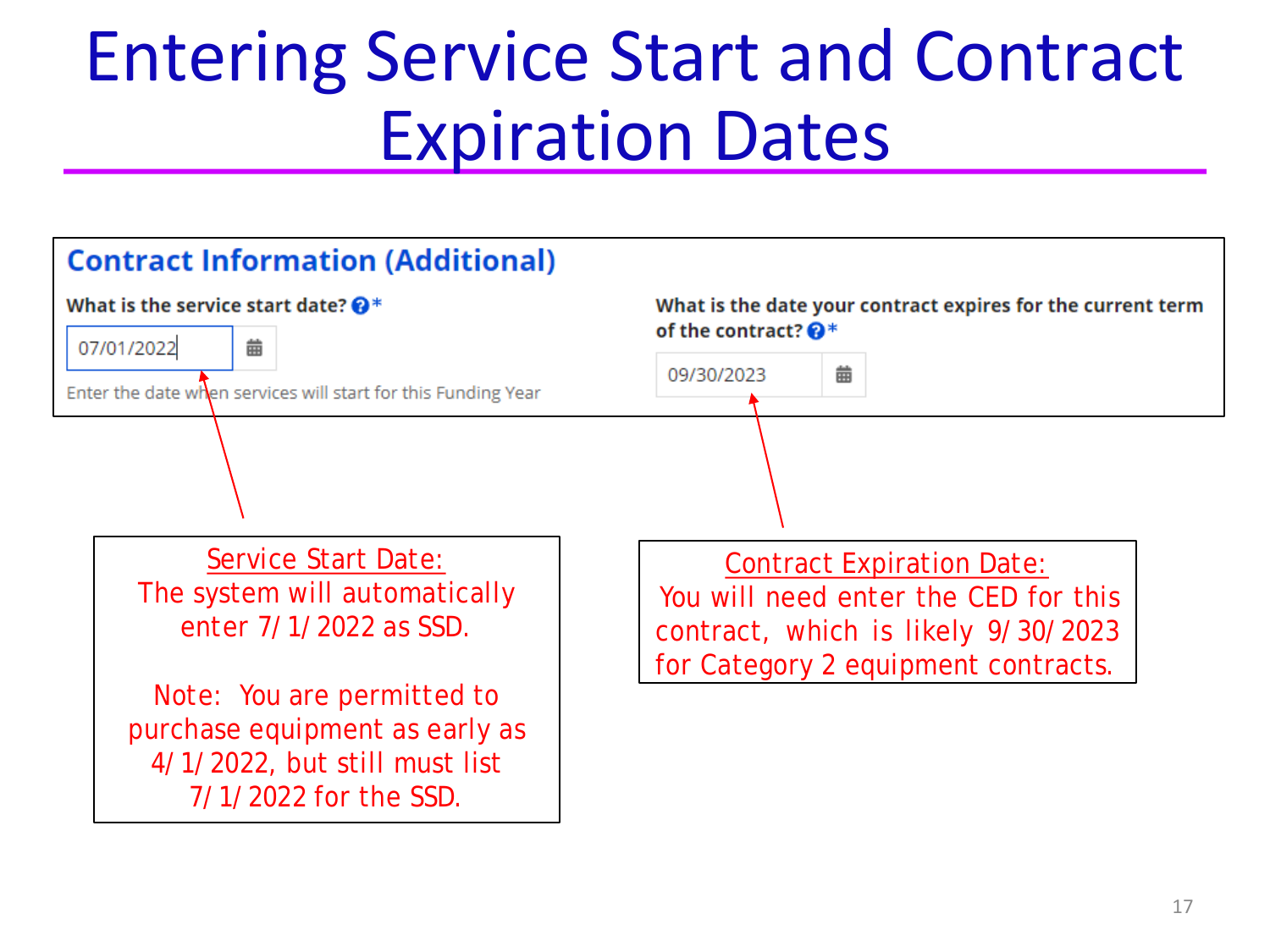### Narrative & Proceeding to Bulk Upload

### **Narrative**

Provide a brief explanation of the products and services that you are requesting, or provide any other relevant information regarding this Funding Request. You should also use this field to describe any updates to your entity data, such as revised student counts, entity relationships, etc, that you were unable to make after the close of the Administrative filing window for profile updates. These changes will be addressed during the application review process. \*

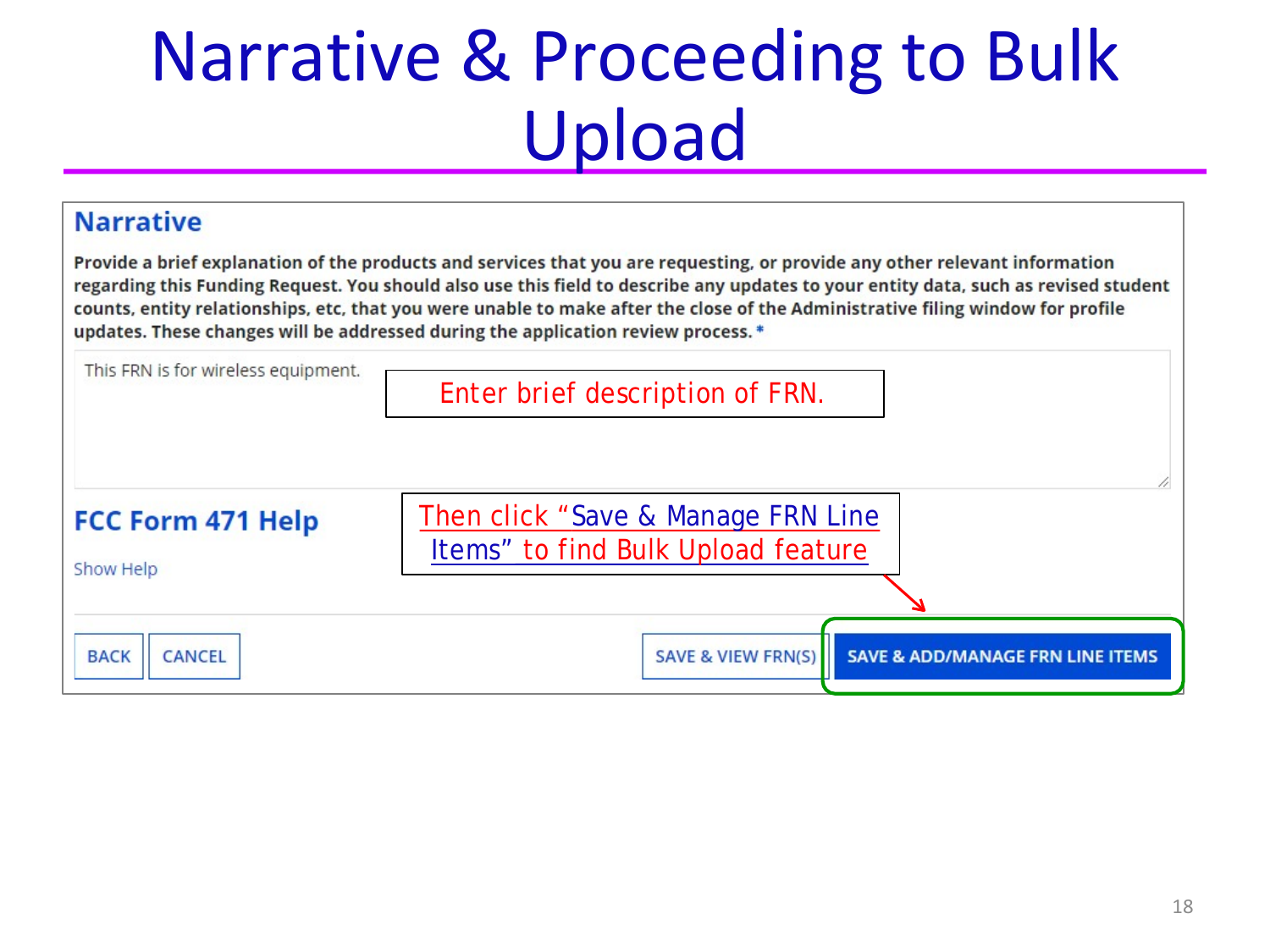### Uploading Template File  $\vert 3 \vert$

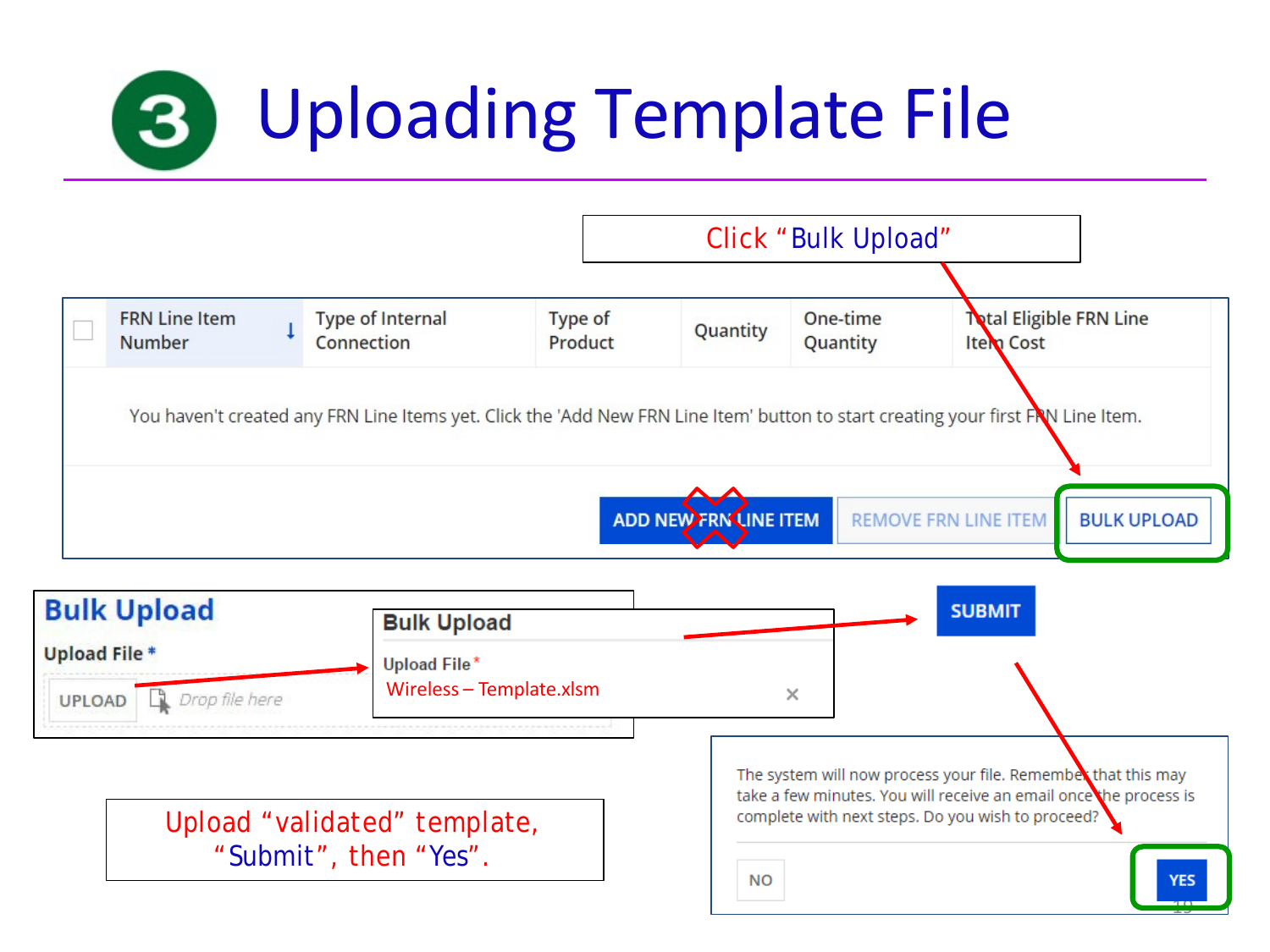# **4 Obtaining Bulk Upload Results**

- After submitting uploaded Template for review, system will return to EPC
	- After 20 seconds, you will receive an e-mail notification with a link to the Bulk Upload Results
	- A "Task" also will appear in your Task Page
		- Task also will be showing on Landing Page under My Tasks

| <b>News</b>                                 | Tasks (1)                                                  | Records<br><b>Actions</b><br><b>Reports</b>                                                                             | Appian     |
|---------------------------------------------|------------------------------------------------------------|-------------------------------------------------------------------------------------------------------------------------|------------|
| 42                                          | Training<br><b>Jniversal Service</b><br>Administrative Co. | Click here to send a task<br>A A A                                                                                      | L NEWEST - |
| Assigned to Me ><br>Sent by Me<br>Starred ☆ |                                                            | <b>TEXASE</b><br>Create FCC Form 471 - 211000133 - bulk upload test 471 - Review Bulk Upload Results<br>A moment ago 12 |            |

– Click on task to see if you're bulk upload was successful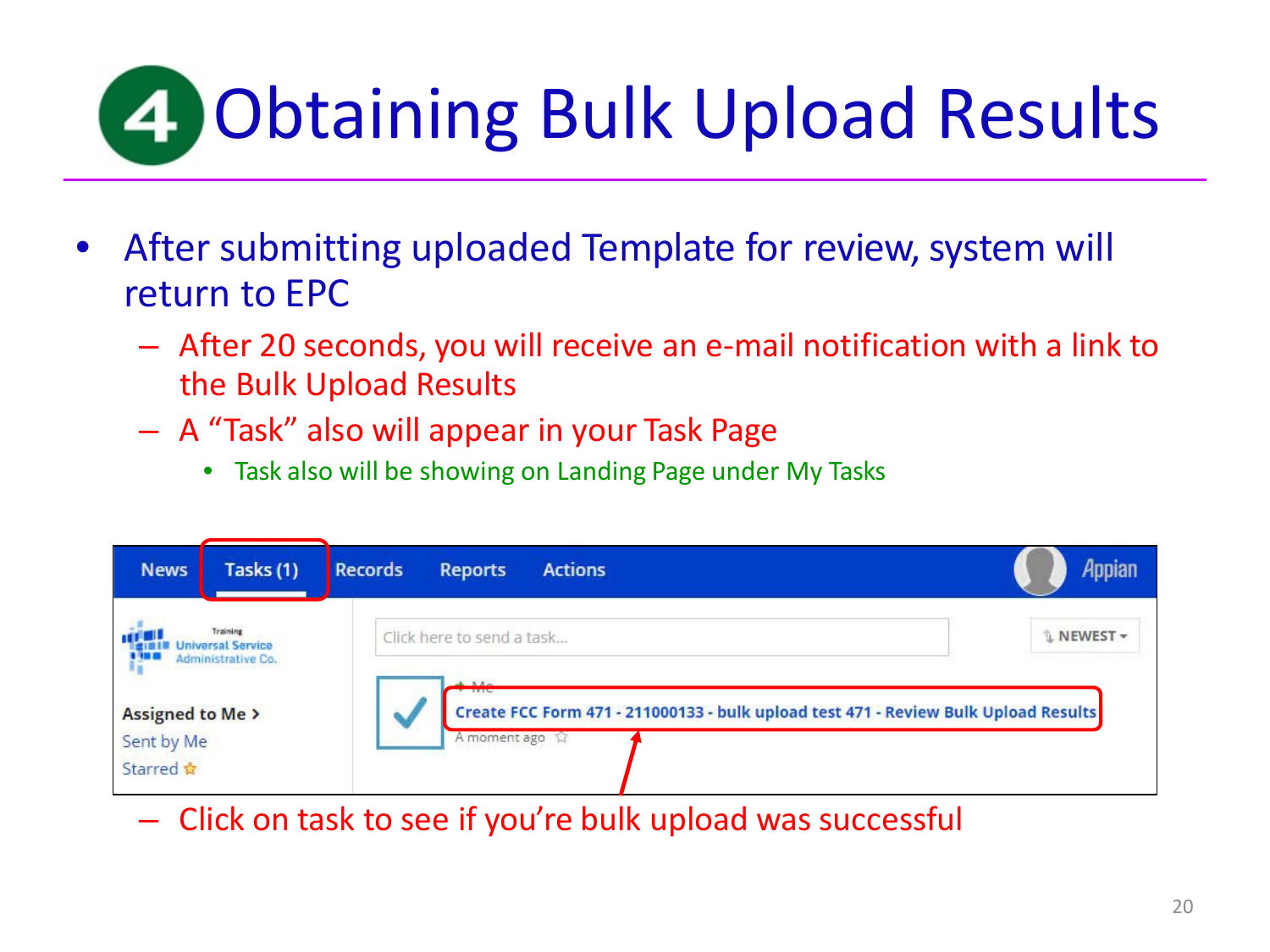### Success?

• If your page looks like this, you're Bulk Upload was successful! Click "Submit" to see your FRN Line Items that were uploaded from the Template into the Form 471!

#### Confirmation

Congratulations! Your file was uploaded successfully. The data is now available for review in the FRN, where you can review and edit it as needed. To view your FRN Line Items, click the Submit button.

If you need to make changes, the Form 471 can be edited by clicking on the FRN Line Item Numbers (blue)

| <b>FRN Line Item</b><br>Number | <b>Type of Internal</b><br>Connection       | <b>Type of Product</b>                                      | Quantity       | One-time<br>Quantity | <b>Total Eligible FRN</b><br><b>Line Item Cost</b> |
|--------------------------------|---------------------------------------------|-------------------------------------------------------------|----------------|----------------------|----------------------------------------------------|
| 2199000146.008                 | <b>Miscellaneous</b>                        | Installation, Activation, &<br><b>Initial Configuration</b> | $\mathbf{0}$   |                      | \$4,200.00                                         |
| 2199000146.007                 | Wireless Data<br><b>Distribution</b>        | <b>Wireless Controller</b>                                  | $\overline{0}$ |                      | \$6,259.26                                         |
| 2199000146.006                 | License                                     | License                                                     | 0              | 35                   | \$2,905.00                                         |
| 2199000146.005                 | <b>Wireless Data</b><br><b>Distribution</b> | <b>Access Point</b>                                         | $\mathbf{0}$   | 35                   | \$14,385.00                                        |

#### FRN Line Items for FRN #2199000146 - Wireless - Aruba

**SUBMIT** 

**BULK UPLOAD**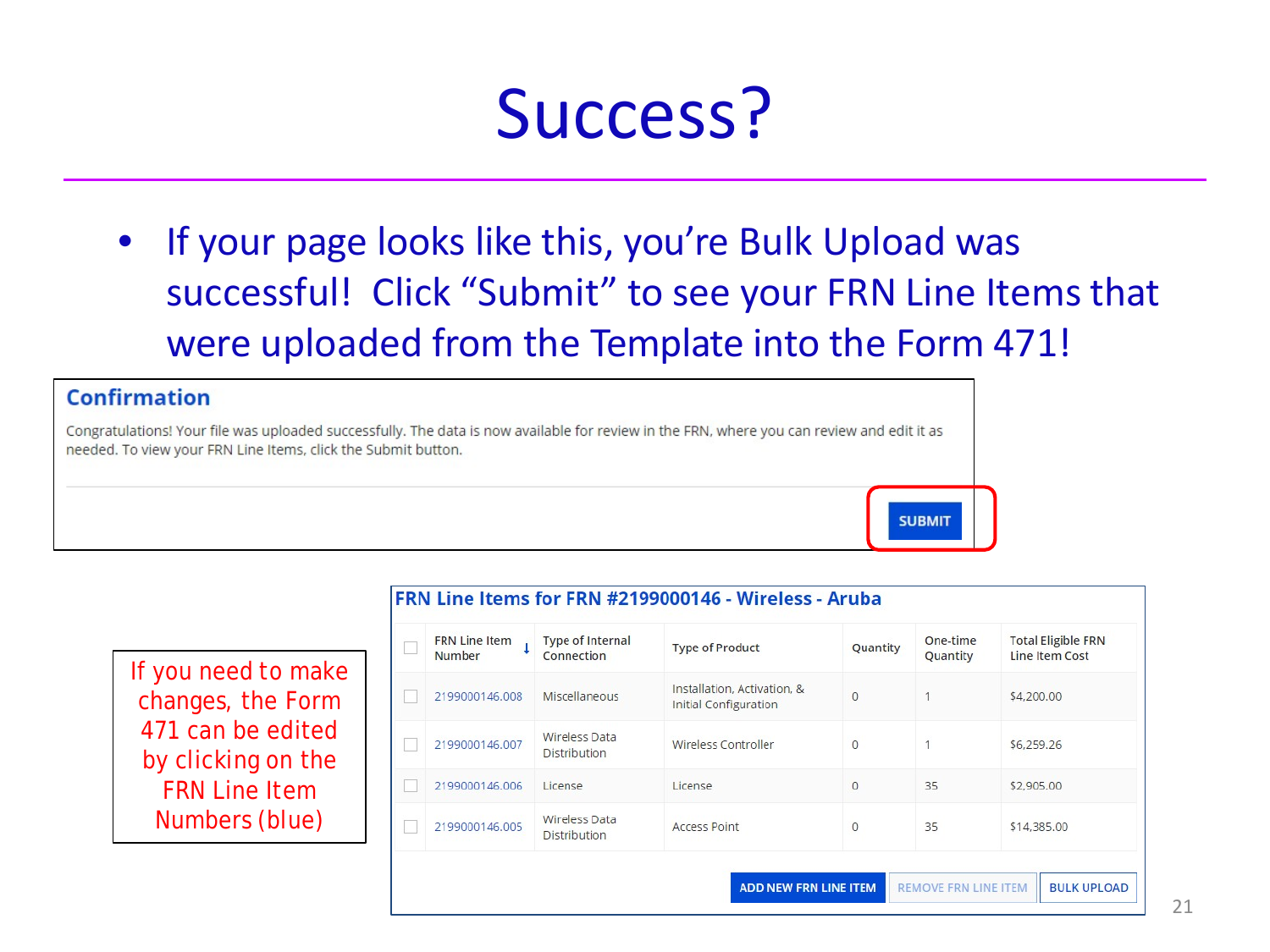### No Success?

### **Errors with File Contents**

Your file has not been validated or you still have errors. Please click the "Click to Validate" button in the "Recipients of Service" tab and fix all the errors recorded in the "List of Errors" tab. Please ensure after your final, clean validation, you save the file immediately before clicking in or editing cells throughout the spreadsheet, or else you must click the "Validate Button" again before saving.

- If you received this error message, either you made changes after "saving" your validated Template, or you are using an incorrect version of the template
	- Go back to the template and make changes, and "revalidate", or
	- Use a different version of the template. Then…
	- Start Bulk Upload process over, starting at this screen:

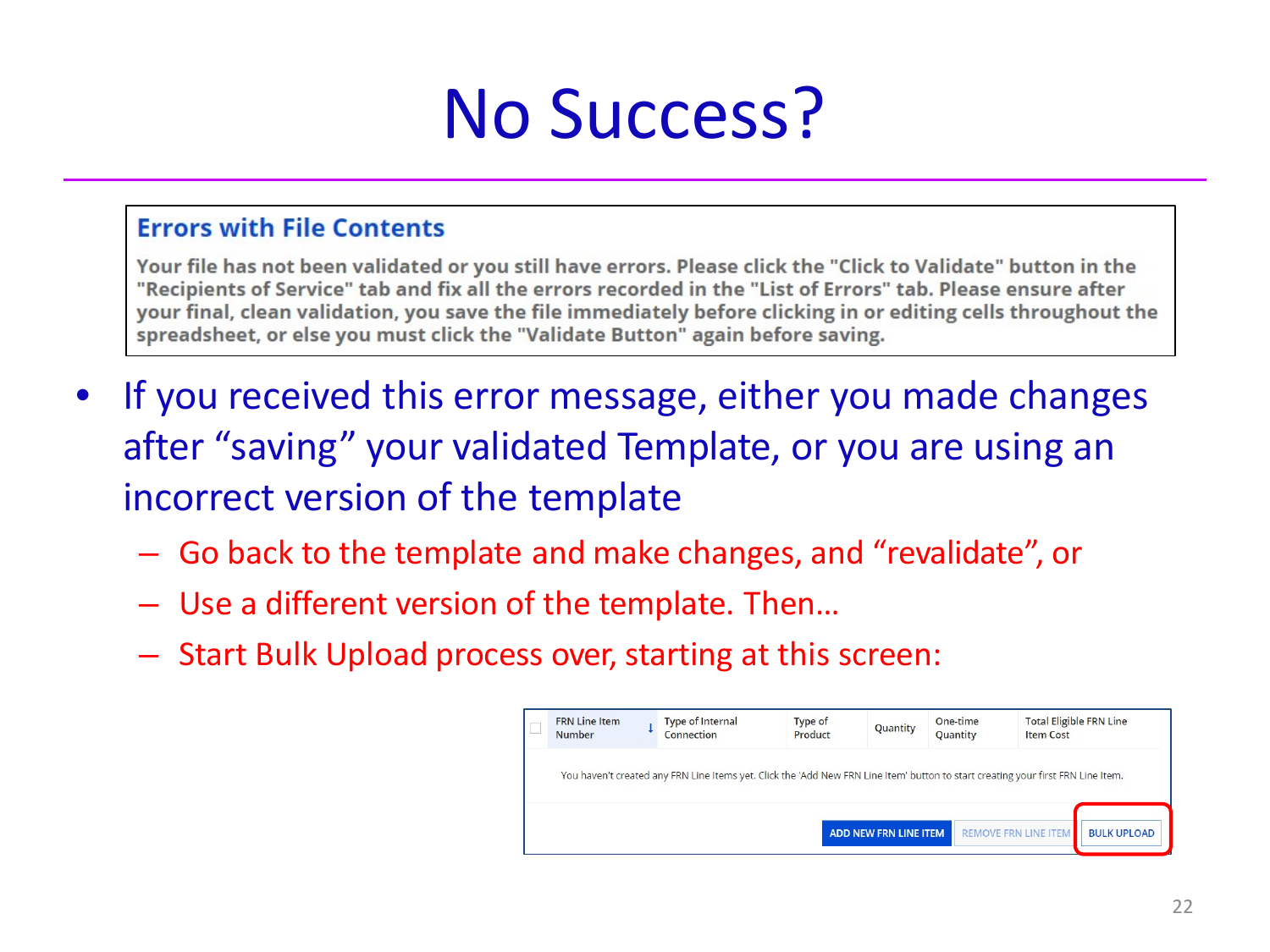# **5 Be Sure to Review Data**

- It's important to ensure all uploaded data is showing and is accurate in the Form 471
	- If data is inaccurate, you can make changes directly on the 471, delete individual FRN Line Items or the entire FRN and start over
- If the data is accurate, you can add additional FRNs or simply continue with the form submission process